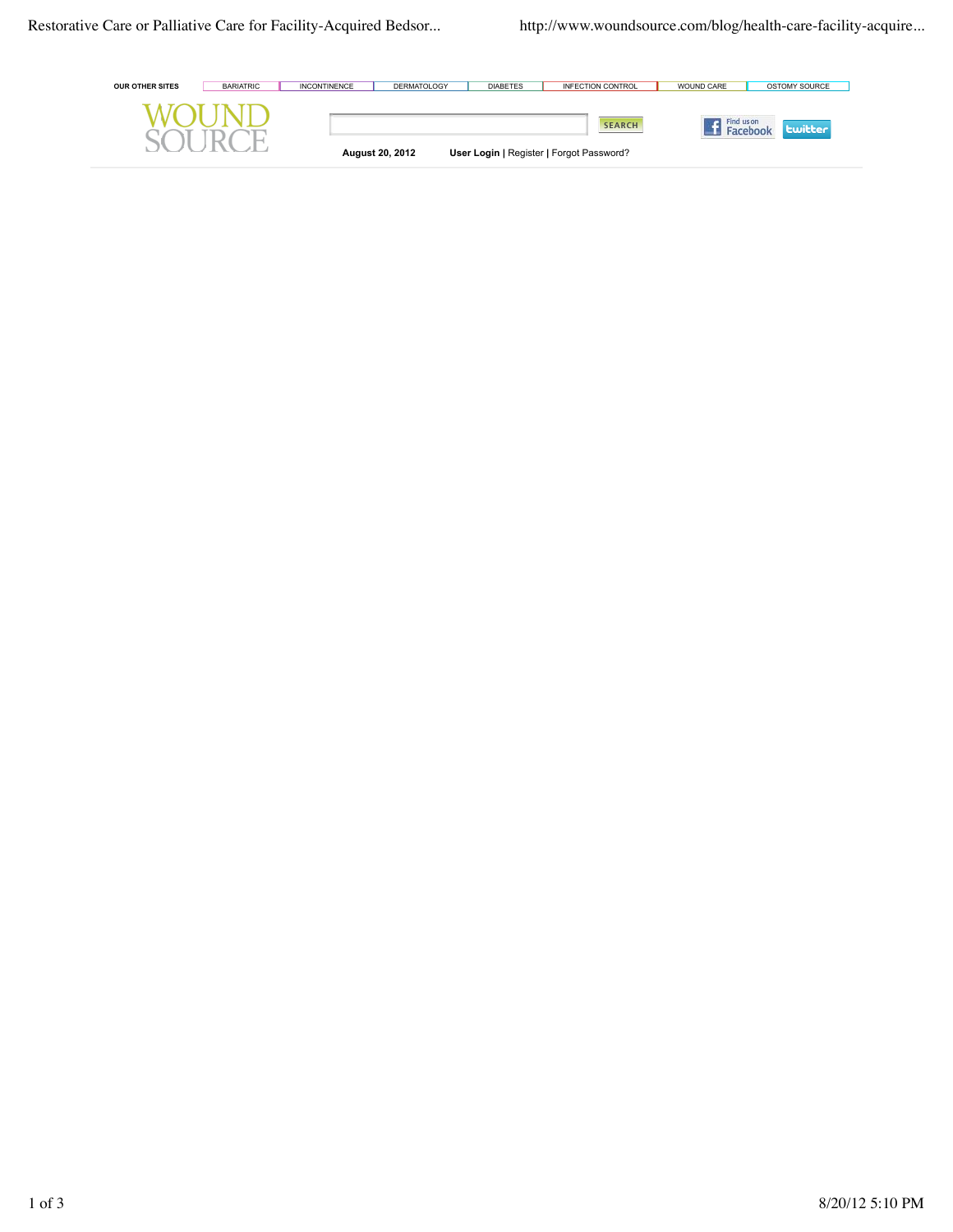Home Blogs Jonathan Rosenfeld's blog Health Care ...

# Health Care Facility-Acquired Bedsores: Should the Facility Provide Restorative Care or Palliative Care?

Posted August 17th, 2012 by Jonathan Rosenfeld

**Keywords:** Education, Jonathan Rosenfeld, Legal Issues, Palliative Care, Pressure Ulcers, Ulcers, Wound Treatments, Wounds



# *by Jonathan Rosenfeld, JD*

Whether the development of a bedsore, also commonly referred to as a pressure ulcer, is the fault of the nursing home or an existing medical condition, the actions taken by the health care facility after the sore is discovered can have a large impact in a lawsuit if the patient suffers from complications arising from the sore. How a nursing home treats patients with pressure sores is just as important during litigation as whether the home is responsible for the development of the sores to begin with. For this reason, nursing facilities should not implement treatment protocol that gives the impression that they are killing the patient or doing nothing to prevent the patient's death.

## **Palliative Care at Nursing Homes**

As older patients develop conditions that are liable to shorten the time that they have left before passing away, the aim may shift from curing what ails them to making them as comfortable as possible before they pass. Palliative measures should not be the sole method of treatment administered to patients with bedsores, however, because stage I and II pressure ulcers are highly treatable. It is as important to relieve the pain as it is to help the patient recover from the wounds and as an injury lawyer, I see too many cases of neglect that are the result of pressure ulcer patients being given palliative care rather than the kind of care that will prevent the progression of their wounds. It is not the sores themselves that are deadly, but the infections that result from an open wound, making it a priority to ensure that pressure ulcers are treated as soon as possible to limit the risk of infection.

# **Restorative Care Instrumental in Recovery from Bedsores**

By repositioning a patient who has pressure sores every two hours and giving proper attention to his or her wound in order to allow it to heal, widespread infections and septic shock that result from pressure ulcers can be prevented. Pressure sores themselves are not life threatening and patients who have them can recover from them if they receive the proper care. Nursing facilities have the tendency to simply offer medication for the pain and discomfort without addressing the underlying issue and this is why pressure sores are allowed to fester, creating a medical emergency that usually ends in a lawsuit against the responsible nursing home.

## **Keeping the Family Involved**

One of the biggest mistakes that nursing facilities make is in failing to communicate medical issues to the families of their patients. In some cases, this is intentional because the nursing home is aware of its wrong doing but in other instances it is just an ill-advised decision to leave the family out of the circle of communication. Having the family involved can help in the treatment of bedsores by encouraging the family to keep the patient active, to watch for additional warning signs of new sores and to be aware of when the patient must be moved. It is obviously the responsibility of the nursing home to provide care, but there is much more incentive to do so when the family is aware of an issue and involved in the treatment plan.

When pressure ulcers are treated with palliative measures, it gives the impression that the nursing facility is not concerned about addressing the root issue and it is unhealthy for the patient. Regardless of whether the bedsores developed because of inaction on part of the nursing home staff, failure to treat the sores only exacerbates the situation and leads to possible legal troubles in the future that can cost the nursing home money and a reputation. Combining both treatment options by making the patient comfortable while treating the sores in order to let them heal is the best possible course of action for both the patient and the home in the long run.

## **About the Author**

Jonathan Rosenfeld JD, is an attorney concentrating in representing individuals and families in nursing home negligence and medical malpractice cases. Jonathan is also the editor of a number of informational patient advocacy websites

*The views and opinions expressed in this blog are solely those of the author, and do not represent the views of WoundSource, Kestrel Health Information, Inc., its affiliates, or subsidiary companies.*

Jonathan Rosenfeld's blog ShareThis

**Your name: \***

Anonymous

**E-mail: \***

The content of this field is kept private and will not be shown publicly.

**Homepage:**

**Subject:**

Comment: